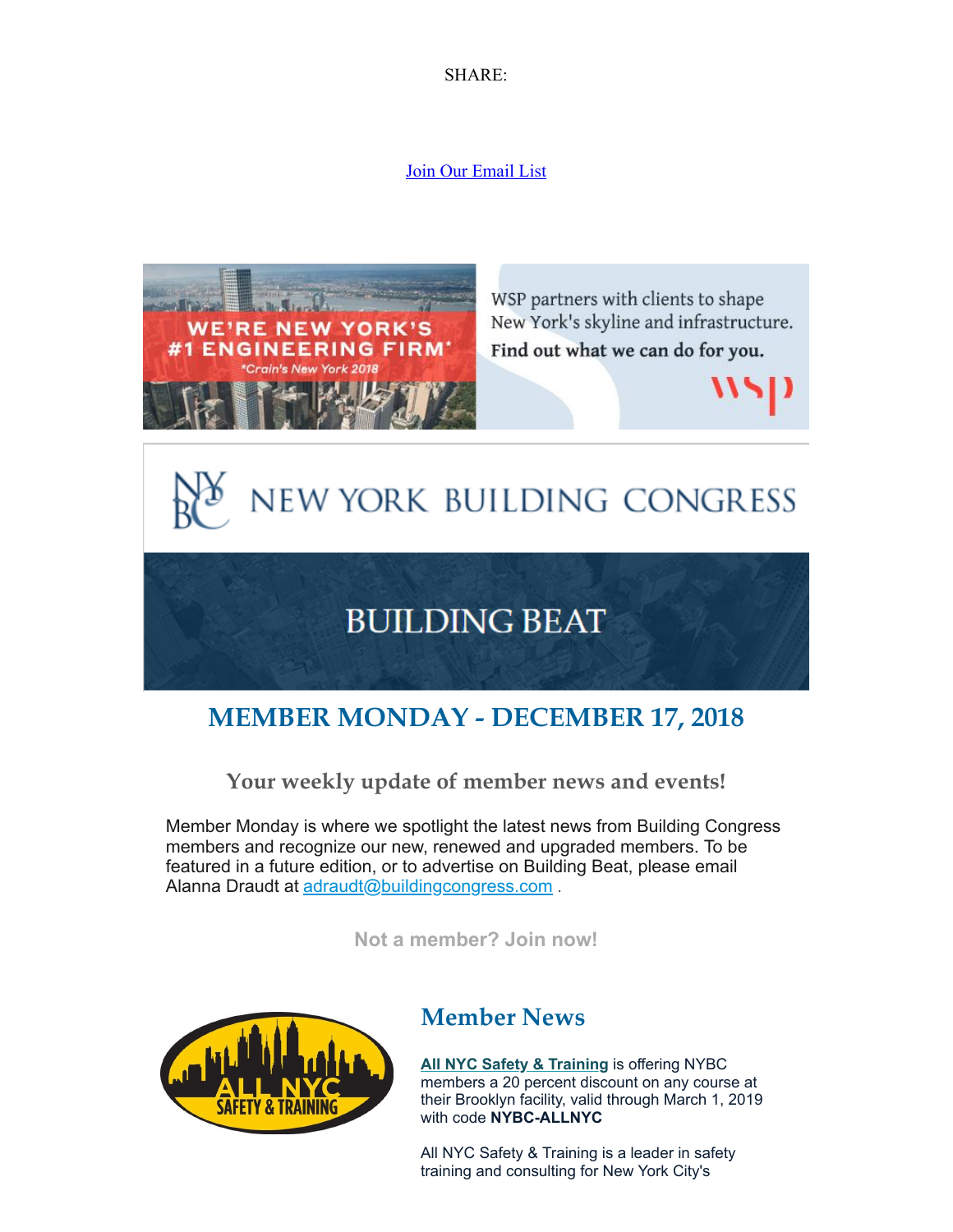construction industry. They are accredited by IACET (International Association for Continuing Education and Training), approved by the NYC Department of Buildings and authorized by OSHA.



#### **Member News**

NYBC Board Member **Terrence E. O'Neal, FAIA,** [Managing Principal](http://www.terrenceoneal.com/) of **Terrence O'Neal Architect LLC**, received **"The Kideney Gold Medal Award"** f or years of AIA and community leadership.

Kideney Gold Medal recipients demonstrate a lifetime commitment to making the community a better place in which to live and take a leadership role in the profession and the professional society at the local, state or national level.



### **Member News**

#### **[Cristo Rey Brooklyn's Corporate Work Study](http://www.cristoreybrooklyn.org/cwsp)**

**Program** enables students to earn up to half of the cost of their college preparatory education while gaining valuable real-world experience through immersion in entry-level positions at leading corporations and non-profits.

As part of the program, each Cristo Rey student comes from limited economic means and works one full day per week at offices throughout New York City during the school year.

For more details, please email Eleanor Nordholm b y **[clicking here.](mailto:enordholm@cristoreybrooklyn.org)**



### **Member News**

**[Thornton Tomasetti](https://www.thorntontomasetti.com/)** , the international engineering firm, announces that **Daniel Stauthamer has joined as chief human resources officer.** Mr. Stauthamer brings more than 15 years of human resources experience in the engineering and construction industry in the U.S. and internationally.

Based in the firm's New York, Madison Avenue office, Mr. Stauthamer will lead Thornton Tomasetti's human resources team and the development of an HR strategy that enables business growth. He is responsible for such areas as talent acquisition and retention, employee experience, inclusion and diversity and organizational development.

## **Member News**